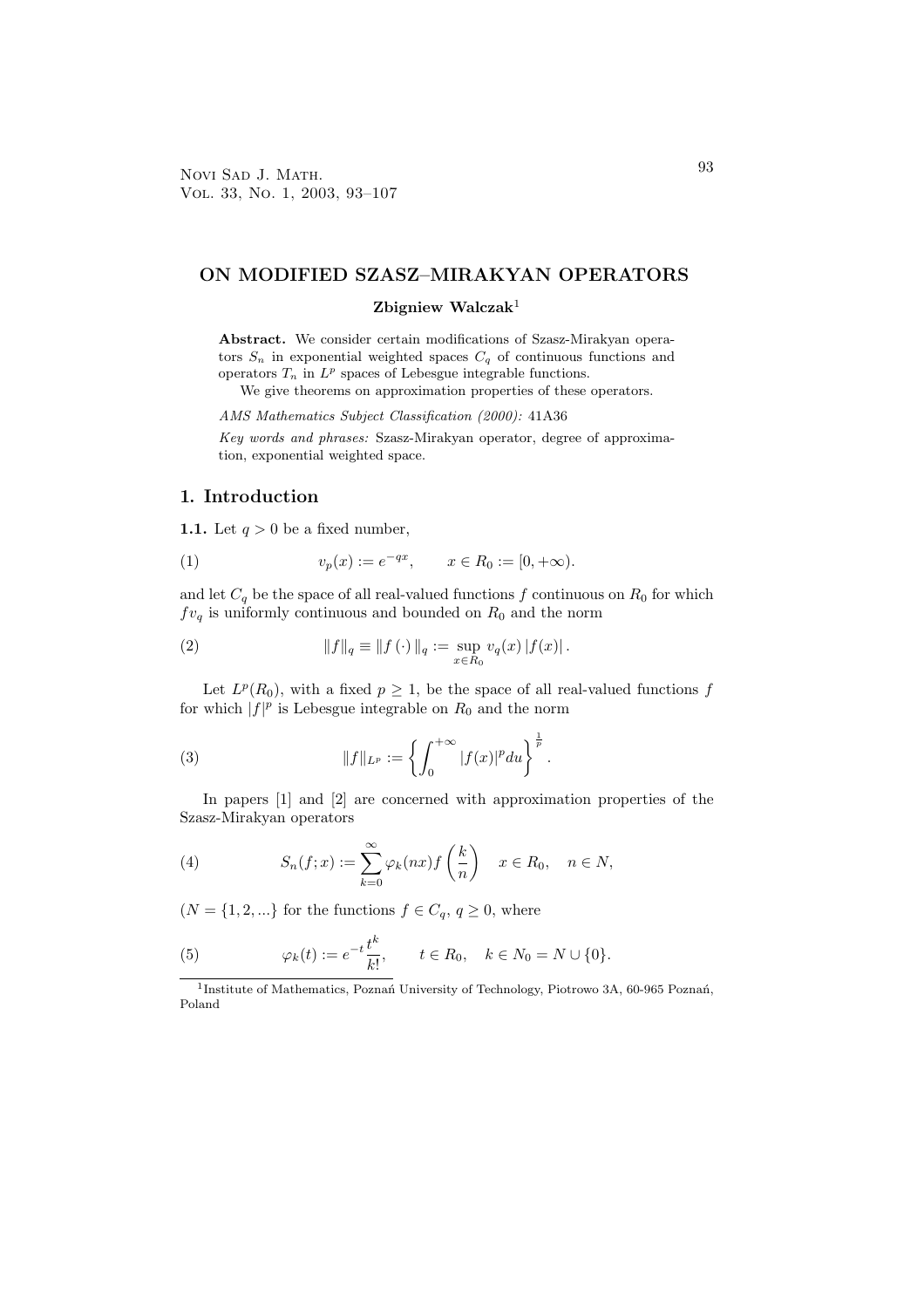In [2], the authors was proved that  $S_n$  is a positive linear operator from the space  $C_q$  into  $C_r$  provided that  $r>q>0$  and  $n>q (ln (r/q))^{-1}$ . Also, they proved the direct and inverse approximation theorems for  $S_n$  and  $f \in C_q$ ,  $q > 0$ , but by applying the norm of the space  $C_r$ ,  $r > q$ .

In [3] and [4], the authors examined properties of the Szasz-Mirakyan-Kantorovitch operators

(6) 
$$
T_n(f;x) := n \sum_{k=0}^{\infty} \varphi_k(nx) \int_{k/n}^{(k+1)/n} f(t)dt, \qquad x \in R_0, \quad n \in N,
$$

for  $f \in L^p(R_0)$ ,  $p \geq 1$ . Theorems on convergence almost everywhere and convergence in  $L^p$ -norm of the sequence  $(T_n(f))_1^{\infty}$  were proved in [3], while some approximation theorems for  $T_n(f)$  and  $f \in L^1(R_0)$  were given in [4].

**1.2.** In this paper we modify definitions (4) and (6). Let  $q \ge 0$  be a fixed number. For  $f \in C_q$  we define the operators

(7) 
$$
S_n[f; a_n, b_n, q](x) \equiv S_n(f; a_n, b_n, q, x) :=
$$

$$
:= \sum_{n=0}^{\infty} \varphi_k(a_n x) f\left(\frac{k}{k_{n-1} - s}\right), \quad x \in R_0, \quad n \in N,
$$

 $k=0$ 

where  $(a_n)_1^{\infty}$ ,  $(b_n)_1^{\infty}$  are given increasing and unbounded numerical sequences such that  $b_n \ge a_n \ge 1$ , and  $(a_n/b_n)_1^{\infty}$  is non-decreasing and

 $b_n + q$ 

(8) 
$$
\frac{a_n}{b_n} = 1 + o\left(\frac{1}{b_n}\right).
$$

We shall prove that  $S_n[f; a_n, b_n, q], n \in N$ , is a positive linear operator from the space  $C_q$  into  $C_q$ .

In the space  $L^p(R_0)$  with a fixed  $p \geq 1$  we define operators

(9) 
$$
T_n[f;a_n,b_n](x) \equiv T_n(f;a_n,b_n,x) :=
$$

$$
:= b_n \sum_{k=0}^{\infty} \varphi_k(a_n x) \int_{k/b_n}^{(k+1)/b_n} f(t) dt, \quad x \in R_0, \quad n \in N,
$$

where  $\varphi_k$  is given by (5) and  $(a_n)_1^{\infty}$ ,  $(b_n)_1^{\infty}$  are sequences as in definition  $S_n[f; a_n, b_n, q].$ 

Formulas (7) and (9) for  $q = 0$  and  $a_n = b_n = n$ ,  $n \in N$ , yield (4) and (6).

It is obvious that the operators  $T_n[f; a_n, b_n], n \in N$ , can be considered in the spaces  $C_q$ ,  $q \geq 0$ . In Section 3 of this paper we shall consider these operators in the spaces  $L^p(R_0)$ .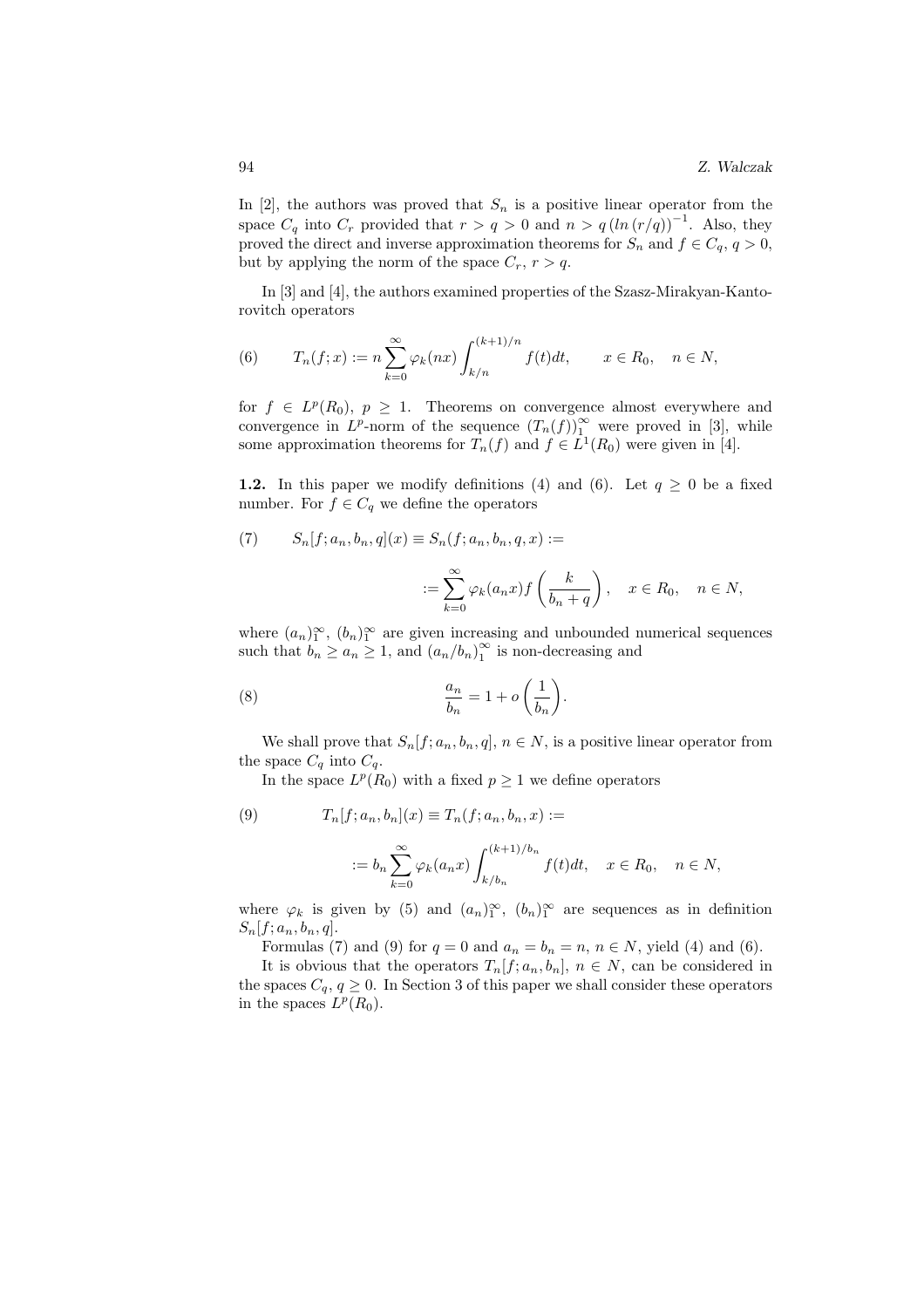Operators  $S_n$  defined by (7) we shall consider in Section 2. In particular, we shall prove theorems on degree of approximation of  $f \in C_q$  by  $S_n$  using the modulus of continuity of  $f$ ,

$$
\omega_1(f; C_q; t) := \sup_{0 \le h \le t} ||\Delta_h f(\cdot)||_q, \qquad t \ge 0,
$$

and the modulus of smoothness of  $f$ 

$$
\omega_2(f; C_q; t) := \sup_{0 \le h \le t} \|\Delta_h^2 f(\cdot)\|_q, \qquad t \ge 0,
$$

where

$$
\Delta_h f(x) := f(x+h) - f(x); \qquad \Delta_h^2 f(x) := f(x) - 2f(x+h) + f(x+2h).
$$

In this paper we shall denote by  $M_k(\alpha, \beta), k = 1, 2, \dots$ , suitable positive constants depending only on indicated parameters  $\alpha, \beta$ .

## **2. Operators**  $S_n[f; a_n, b_n, q]$

We assume that  $q \ge 0$  and sequences  $(a_n)_1^{\infty}$ ,  $(b_n)_1^{\infty}$  are fixed. We shall write  $S_n(f; x)$  instead of  $S_n(f; a_n, b_n, q; x)$ .

**2.1.** First we shall give some auxiliary results. By elementary calculations we obtain the following two lemmas.

**Lemma 1.** *Let*  $q \geq 0$  *be a fixed number. Then* 

(10) 
$$
S_n(1;x) = \sum_{k=0}^{\infty} \varphi_k(a_n x) = 1,
$$

(11) 
$$
S_n(t-x;x) = \left(\frac{a_n}{b_n+q} - 1\right)x,
$$

(12) 
$$
S_n((t-x)^2;x) = \left(\frac{a_n}{b_n+q}-1\right)^2 x^2 + \frac{a_n x}{(b_n+q)^2},
$$

(13)  
\n
$$
S_n((t-x)^4; x) = \left(\frac{a_n}{b_n + q} - 1\right)^4 x^4 + \left(\frac{a_n}{b_n + q} - 1\right)^2 \frac{6a_n x^3}{(b_n + q)^2} + \left(\frac{7a_n}{b_n + q} - 4\right) \frac{a_n x^2}{(b_n + q)^3} + \frac{a_n x}{(b_n + q)^4},
$$
\n
$$
S_n(e^{qt}; x) = e^{qnx},
$$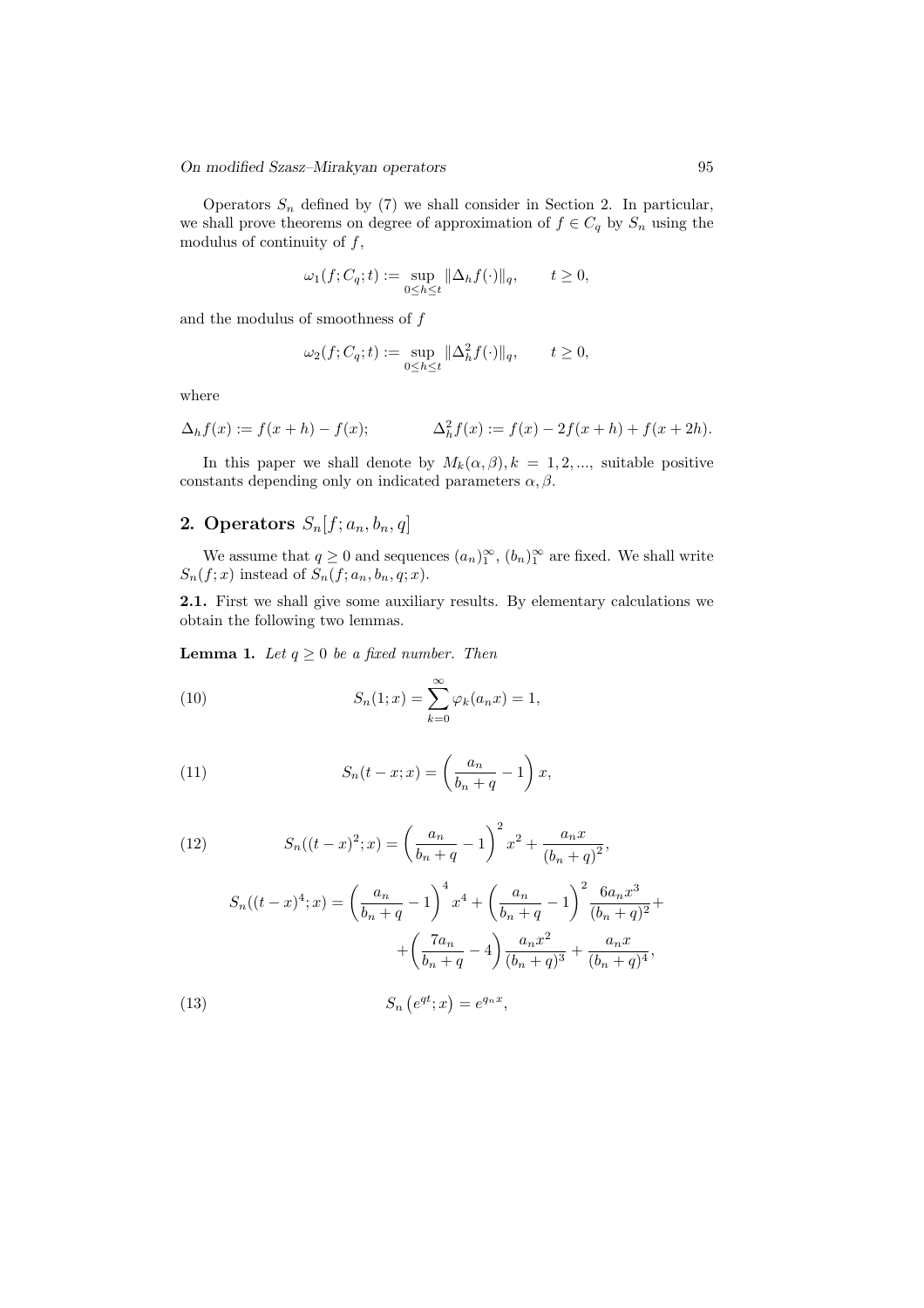96 *Z. Walczak*

(14) 
$$
S_n((t-x)^2 e^{qt}; x) = \left\{ \left( \frac{a_n}{b_n + q} e^{q/(b_n + q)} - 1 \right)^2 x^2 + \right\}
$$

$$
+\frac{a_nx}{(b_n+q)^2}e^{q/(b_n+q)}\bigg\}\,e^{q_nx},
$$

*for all*  $x \in R_0$  *and*  $n \in N$ *, where* 

(15) 
$$
q_n := a_n \left( e^{q/(b_n + q)} - 1 \right).
$$

**Lemma 2.** For the operators  $S_n$  defined by (7) we have

$$
\lim_{n \to \infty} b_n S_n(t - x; x) = -qx, \quad \lim_{n \to \infty} b_n S_n((t - x)^2; x) = x,
$$

$$
\lim_{n \to \infty} b_n^2 S_n((t - x)^4; x) = 3x^2,
$$

*at every point*  $x \in R_0$ *.* 

Now we shall prove two main lemmas.

**Lemma 3.** *Let*  $q \geq 0$  *be a fixed number. Then* 

(16) 
$$
\|S_n\left[1/v_q\right]\|_q \le 1 \quad n \in N,
$$

*and*

(17) 
$$
\|S_n[f]\|_q \le \|f\|_q,
$$

*for every*  $f \in C_q$  *and*  $n \in N$ *.* 

*Formulas (7) and (5) and the inequality (17) show that*  $S_n$ ,  $n \in N$ , defined *by (7) is a positive linear operator from the space*  $C_q$  *into*  $C_q$ .

*Proof.* First we shall prove (16).

If  $q = 0$ , then by (1) and (10) follows (16). If  $q > 0$ , then by (1) and (13) and  $(15)$  we get

$$
v_q(x)S_n\left(\frac{1}{v_q(t)};x\right) = e^{(q_n-q)x}, \quad x \in R_0, \quad n \in N,
$$

and

$$
e^{q/(b_n+q)} - 1 = \sum_{k=1}^{\infty} \frac{1}{k!} \left(\frac{q}{b_n+q}\right)^k < \sum_{k=1}^{\infty} \left(\frac{q}{b_n+q}\right)^k = \frac{q}{b_n}, \quad n \in N,
$$

which by  $0 < a_n/b_n \leq 1$  and by (15) implies

$$
0 < q_n < \frac{a_n q}{b_n} \le q \quad \text{for } n \in N.
$$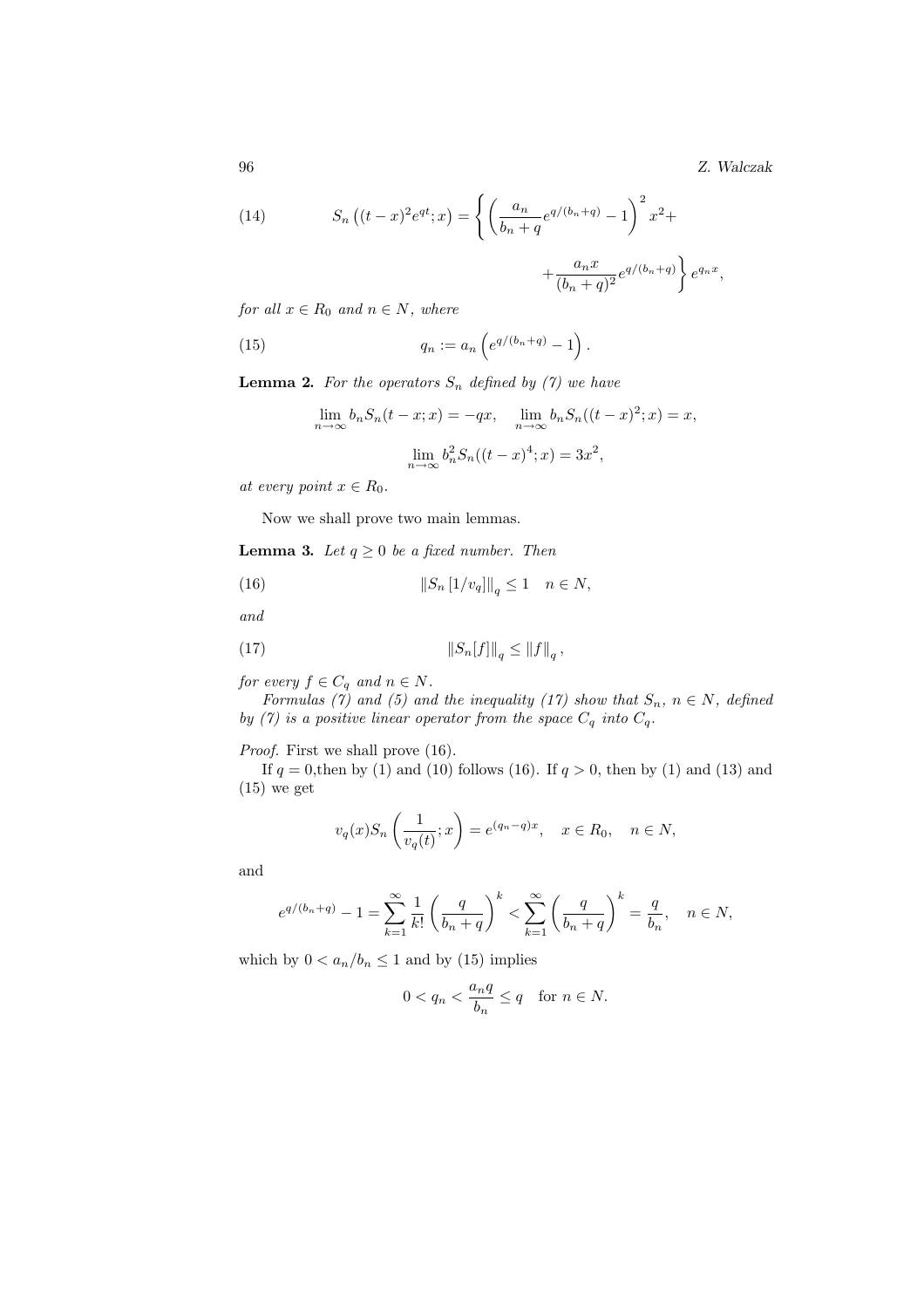Hence

$$
v_q(x)S_n\left(\frac{1}{v_q(t)};x\right) \le 1
$$
 for  $x \in R_0$ ,  $n \in N$ ,

which yields (16) for  $q > 0$  and  $n \in N$ .

The inequality (17) follows by (16) and by the inequality

$$
||S_n[f]||_q \le ||f||_q ||S_n[1/v_q]||_q
$$
,  $n \in N$ .

**Lemma 4.** *Suppose that*  $q \geq 0$  *and*  $(a_n)_{1}^{\infty}$ ,  $(b_n)_{1}^{\infty}$  *are fixed. Then there exists* a mestive constant  $M(b, a)$  such that *a positive constant* M1(b1, q) *such that*

(18) 
$$
v_q(x)S_n\left(\frac{(t-x)^2}{v_q(t)};x\right) \le M_1(b_1,q)\left(\frac{x^2}{(b_n+q)^2} + \frac{x}{b_n+q}\right)
$$

*for all*  $x \in R_0$  *and*  $n \in N$ *.* 

*Proof.* If  $q = 0$ , then by (12) and properties of the sequences  $(a_n)_1^{\infty}$  and  $(b_n)_1^{\infty}$ we immediately obtain (18).

If  $q > 0$  then by (1) and (14) we have

(19) 
$$
v_q(x)S_n((t-x)^2/v_q(t);x) \le e^{(q_n-q)x} \left\{ \left( \frac{a_n}{b_n+q} e^{q/(b_n+q)} - 1 \right)^2 x^2 + \frac{a_n x}{(b_n+q)^2} e^{q/(b_n+q)} \right\}, \quad x \in R_0, \quad n \in N.
$$

In the proof of Lemma 3 it is proved that

(20) 
$$
e^{(q_n - q)x} \le 1 \quad \text{for} \quad x \in R_0, \quad n \in N.
$$

Applying the inequality  $e^t - 1 \leq te^t$  for  $t \geq 0$  and  $(8)$ , we get

$$
\left(\frac{a_n}{b_n+q}e^{q/(b_n+q)}-1\right)^2 = \left\{ \left(\frac{a_n}{b_n+q}-1\right)e^{q/(b_n+q)} + \right.
$$
  
 
$$
+e^{q/(b_n+q)}-1 \right\}^2 \le 2e^{2q/(b_n+q)} \left\{ \left(\frac{a_n}{b_n+q}-1\right)^2 + \frac{q^2}{(b_n+q)^2} \right\} \le
$$
  
 
$$
\le M_2(b_1,q) \frac{1}{(b_n+q)^2}, \quad n \in N.
$$

From this and by (19), (20) and  $b_n \ge a_n \ge 1$ , we obtain estimation (18) for  $q > 0.$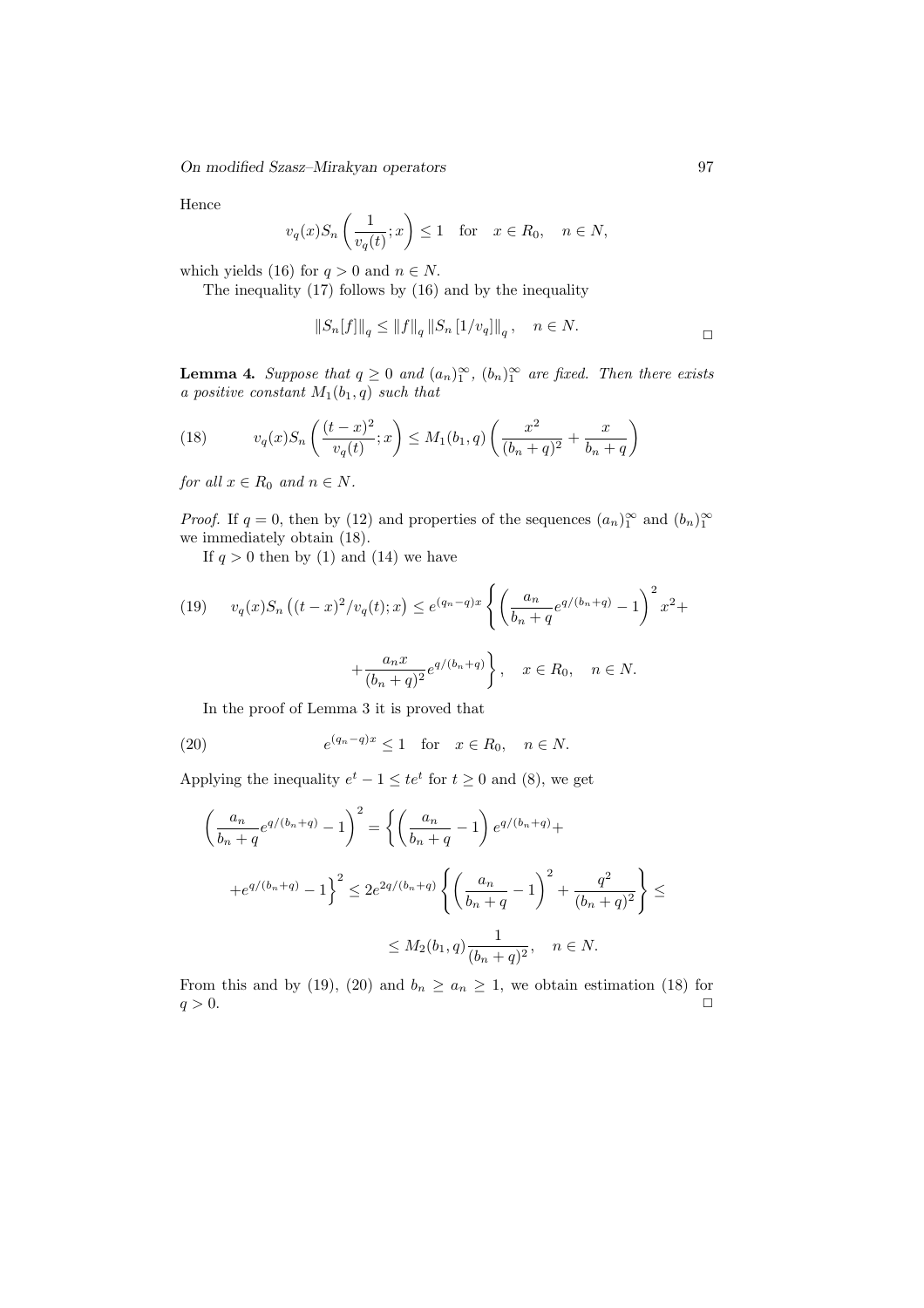**2.2.** Now we shall prove approximation theorems.

**Theorem 1.** *Suppose that*  $f \in C_q^2$ ,  $q \ge 0$ *. Then there exists a positive constant*  $M_2(h, q)$  such that M3(b1, q) *such that*

(21) 
$$
v_q(x) |S_n(f; x) - f(x)| \le M_3(b_1, q) \left\{ ||f'||_q \frac{x}{b_n + q} + ||f''||_q \left( \frac{x^2}{(b_n + q)^2} + \frac{x}{b_n + q} \right) \right\}
$$

*for all*  $x \in R_0$  *and*  $n \in N$ *.* 

*Proof.* From (7) and (5) we get

(22) 
$$
S_n(f;0) = f(0) \text{ for } n \in N.
$$

For a fixed  $x > 0$  and  $f \in C_q^2$  we have

$$
f(t) = f(x) + f'(x)(t - x) + \int_x^t \int_x^s f''(u) du ds, \quad t \in R_0,
$$

which yields

$$
f(t) = f(x) + f'(x)(t - x) + \int_x^t (t - u) f''(u) du, \quad t \in R_0.
$$

From this and by (10) we deduce that

(23) 
$$
S_n(f(t);x) = f(x) + f'(x)S_n(t-x;x) + S_n\left(\int_x^t (t-u)f''(u)du; x\right)
$$

for  $n \in N$ . By (1) and (2) we can write

$$
\left| \int_x^t (t-u)f''(u)du \right| \leq ||f''||_q \left( \frac{1}{v_q(t)} + \frac{1}{v_q(x)} \right) (t-x)^2.
$$

Applying the above inequality and (11), (12) and (18), we derive from (23)

$$
v_q(x) |S_n(f; x) - f(x)| \le ||f'||_q \left| \frac{a_n}{b_n + q} - 1 \right| x +
$$
  

$$
||f''||_q \left\{ v_q(x) S_n \left( \frac{(t - x)^2}{v_q(t)}; x \right) + S_n \left( (t - x)^2; x \right) \right\} \le
$$
  

$$
\le M_3(b_1, q) \left\{ ||f'||_q \frac{x}{b_n + q} + ||f''||_q \left( \frac{x^2}{(b_n + q)^2} + \frac{x}{b_n + q} \right) \right\} \text{ for } n \in N.
$$
  
Thus the proof of (21) is completed.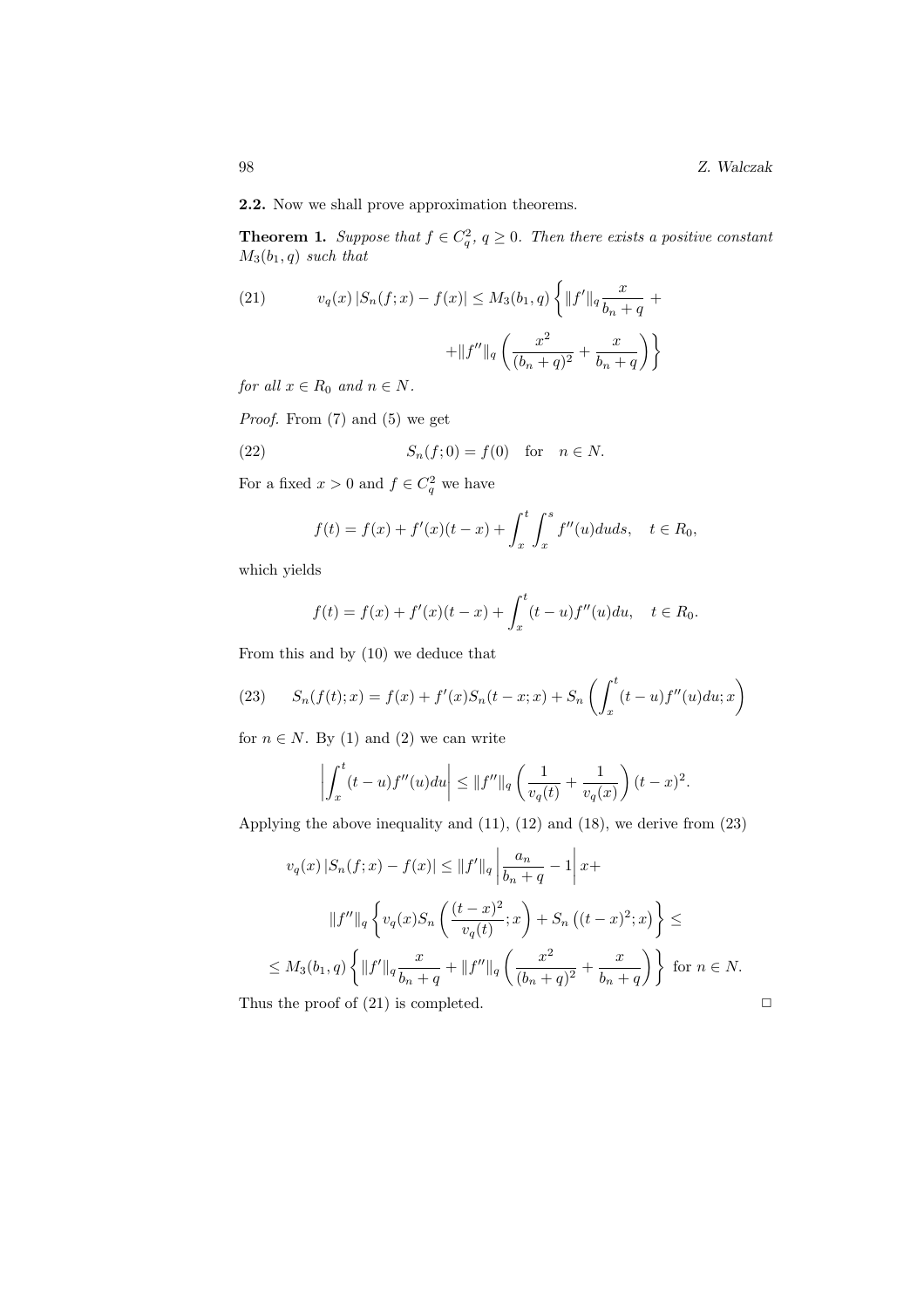**Theorem 2.** Suppose that  $f \in C_q$ , with a fixed  $q \geq 0$ . Then there exists a *positive constant*  $M_4(b_1, q)$  *such that* 

(24) 
$$
v_q(x)|S_n(f;x)-f(x)| \leq
$$

$$
\leq M_4(b_1,q)\left\{e^{q\Psi_n(x)}\sqrt{\frac{x}{b_n+q}}\omega_1(f;C_q;\Psi_n(x))+\omega_2(f;C_q;\Psi_n(x))\right\},\,
$$

*for all*  $x \in R_0$  *and*  $n \in N$ *, where* 

(25) 
$$
\Psi_n(x) = \left(\frac{x^2}{(b_n + q)^2} + \frac{x}{b_n + q}\right)^{\frac{1}{2}}.
$$

*Proof.* Let  $x > 0$ . Similarly as in [1] and [2] we apply the Stieklov function of  $f \in C_q$ :

(26) 
$$
f_h(x) := \frac{4}{h^2} \int_0^{\frac{h}{2}} \int_0^{\frac{h}{2}} [f(x+s+t) - f(x+2(s+t))] ds dt
$$

for  $x \in R_0, h > 0$ . From (26) we get

$$
f'_h(x) = \frac{1}{h^2} \int_0^{\frac{h}{2}} [8\Delta_{h/2}f(x+s) - 2\Delta_h f(x+2s)]ds,
$$
  

$$
f''_h(x) = \frac{1}{h^2} \left[ 8\Delta_{h/2}^2 f(x) - \Delta_h^2 f(x) \right].
$$

Consequently

(27) 
$$
\|f_h - f\|_q \le \omega_2(f, C_q; h, ),
$$

(28) 
$$
||f'_h||_q \leq 5h^{-1}e^{qh}\omega_1(f, C_q; h),
$$

(29) 
$$
||f''_h||_q \leq 9h^{-2}\omega_2(f, C_q; h),
$$

for  $h > 0$ . We see that  $f_h \in C_q^2$  if  $f \in C_q$ . Hence, for  $x > 0$  and  $n \in N$ , we can write

(30) 
$$
v_q(x) |S_n(f; x) - f(x)| \le v_q(x) \{ |S_n(f - f_h; x)| +
$$

$$
+ |S_n(f_h; x) - f_h(x)| + |f_h(x) - f(x)| \} := A_1 + A_2 + A_3.
$$

By  $(17)$  and  $(27)$  we have

$$
A_1 \le \|f - f_h\|_q \le \omega_2(f, C_q; h), \quad A_2 \le \omega_2(f, C_q; h).
$$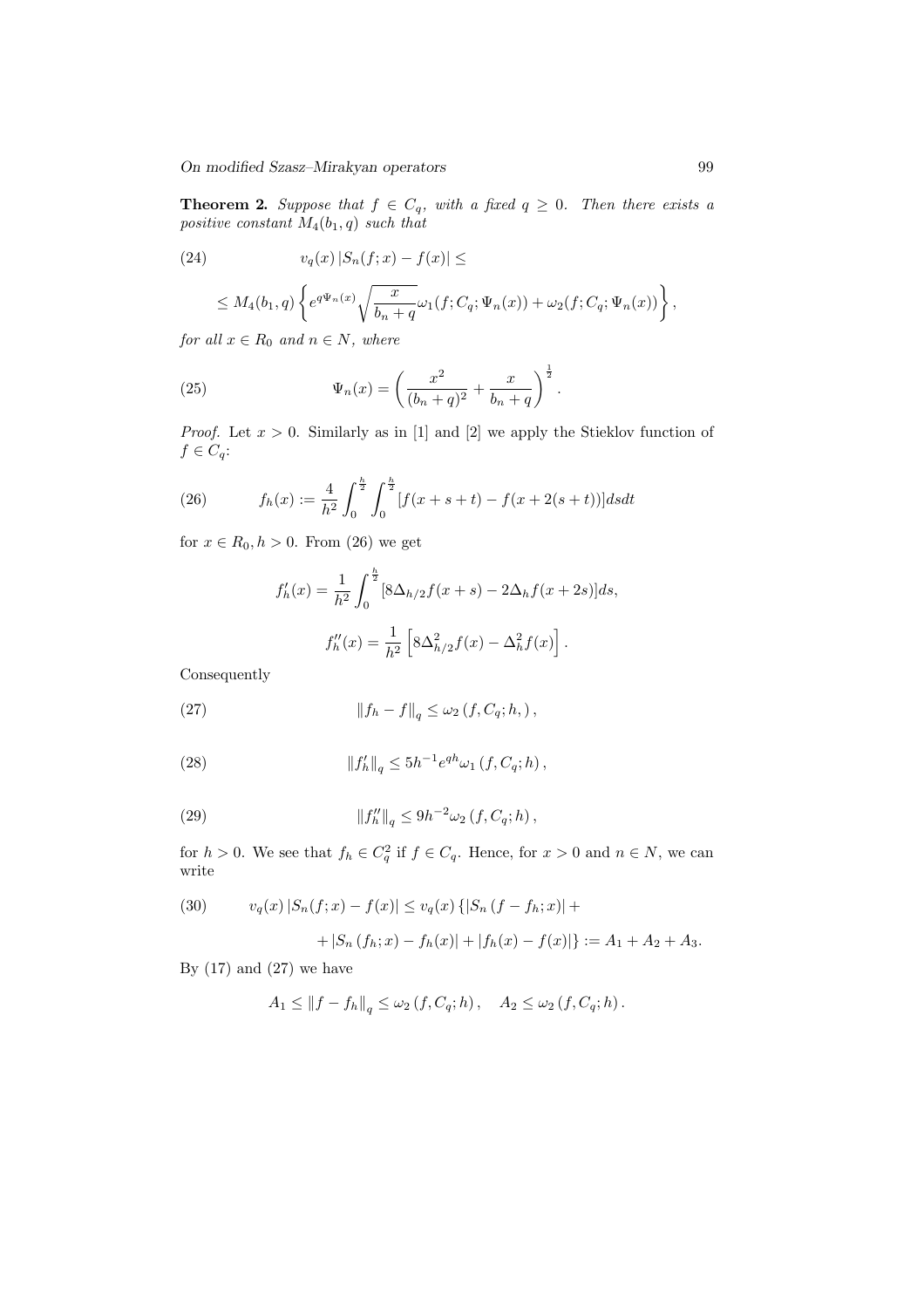100 *Z. Walczak*

Applying Theorem 1 and (28) and (29), we get

$$
A_3 \le M_3(b_1, q) \left\{ ||f'_h||_q \frac{x}{b_n + q} + ||f''_h||_q (\Psi_n(x))^2 \right\} \le
$$
  

$$
\le M_4(b_1, q) \left\{ e^{qh} h^{-1} \frac{x}{b_n + q} \omega_1(f; C_q; h) + h^{-2} (\Psi_n(x))^2 \omega_2(f; C_q; h) \right\}.
$$

Combining these and setting  $h = \Psi_n(x)$ , for fixed  $x > 0$  and  $n \in N$ , we obtain (24) for  $x > 0$ . The estimation (24) follows for  $x = 0$  by (22).

Let

(31) 
$$
\lambda(x) := (1 + x^2)^{-1}, \quad x \in R_0.
$$

**Theorem 3.** *Assuming as in Theorem 1, we obtain*

$$
(32) \qquad \left\| [S_n(f) - f] \lambda \right\|_q \le M_5(b_1, q) \frac{1}{b_n + q} \left( \|f'\|_q + \|f''\|_q \right) \quad for \quad n \in N,
$$

*where*  $M_5(b_1, q)$  *is a suitable positive constant.* 

Similarly as in Theorem 2 we obtain

**Theorem 4.** Let  $f \in C_q$  with a fixed  $q > 0$ . Then there exists a positive *constant*  $M_6(b_1, q)$  *such that* 

(33) 
$$
\| [S_n(f) - f] \lambda \|_q \le M_6(b_1, q) \left\{ \frac{1}{\sqrt{b_n + q}} \omega_1 \left( f; C_q; 1/\sqrt{b_n + q} \right) + \omega_2 \left( f; C_q; 1/\sqrt{b_n + q} \right) \right\}
$$

*for all*  $n \in N$ *.* 

*Proof.* Arguing as in the proof of Theorem 2 and applying  $(30)$ ,  $(31)$  and the estimations for  $A_i$ ,  $i = 1, 2, 3$ , given above, we obtain

(34) 
$$
\lambda(x)v_q(x)|S_n(f;x) - f(x)| \le 2\omega_2(f;C_q;h) + \lambda(x)A_2 \le
$$

$$
\le 2\omega_2(f;C_q;h) + M_7(b_1,q)\left\{e^{qh}\frac{x}{h(b_n+q)}\omega_1(f;C_q;h) + \frac{1}{h^2(b_n+q)}\omega_2(f;C_q;h) + \right\}
$$

for  $x \in R_0$ ,  $n \in N$  and  $h > 0$ . Now, for fixed  $n \in N$  setting  $h = \frac{-1}{\sqrt{k}}$  $\frac{1}{b_n+q}$ , we derive (33) from (34) and (22).  $\Box$ 

From Theorem 2 or Theorem 4 we obtain the following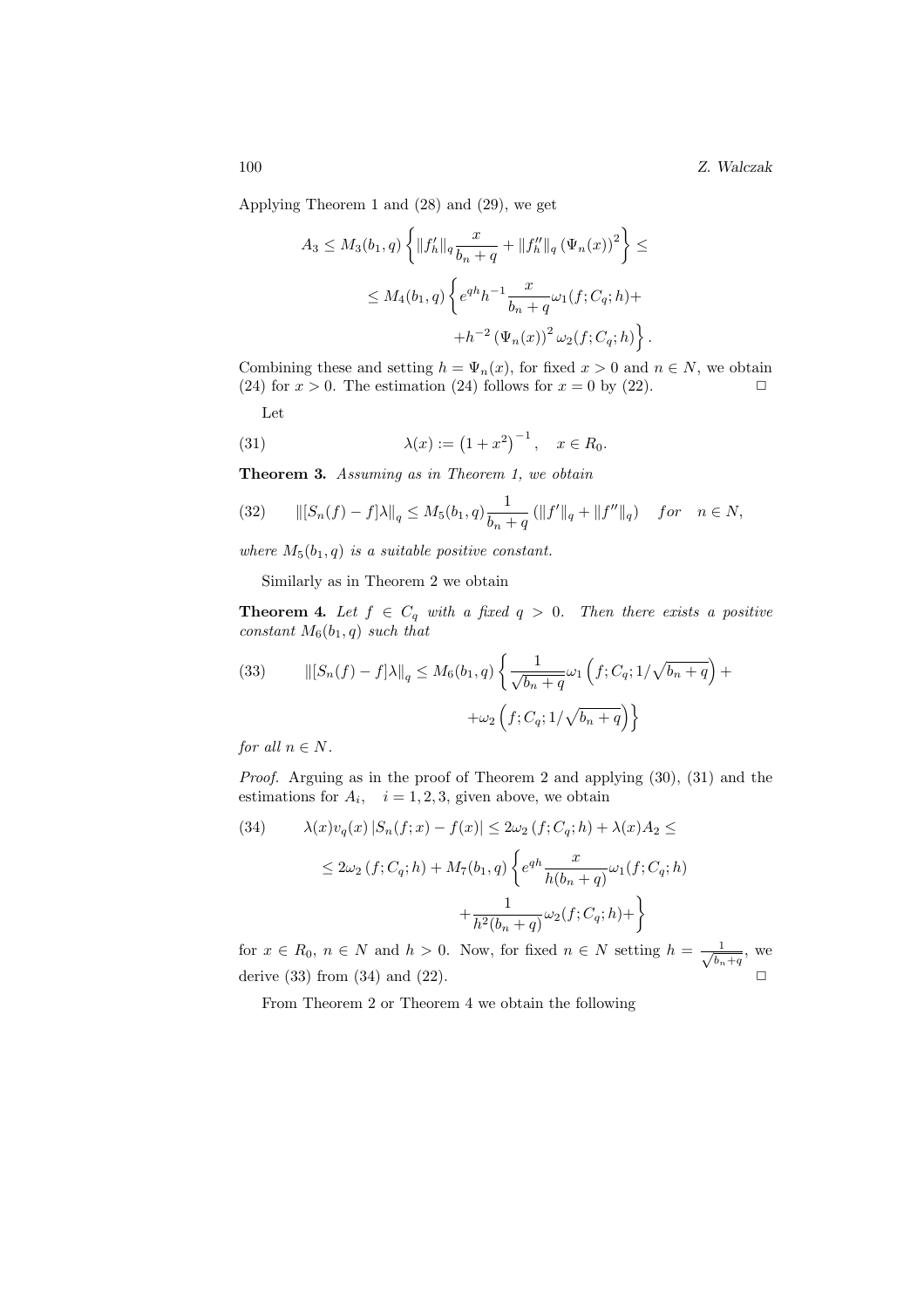**Corollary 1.** *Let*  $f \in C_q$  *with a fixed*  $q \geq 0$ *. Then for the operators*  $S_n$  *defined by (7) we have*

(35) 
$$
\lim_{n \to \infty} S_n(f; x) = f(x), \quad x \in R_0.
$$

*The convergence (35) is uniform on every interval*  $[x_1, x_2]$ ,  $x_2 > x_1 \geq 0$ *.* 

**2.3.** In this section we shall prove the Voronovskaya type theorem for  $S_n$ .

**Theorem 5.** Suppose that  $f \in C_q^2$  with a fixed  $q > 0$ . Then for  $S_n$  defined by  $(7)$  we have *(7) we have*

(36) 
$$
\lim_{n \to \infty} b_n \left\{ S_n(f; x) - f(x) \right\} = -qxf'(x) + \frac{x}{2}f''(x)
$$

*for every*  $x \in R_0$ *.* 

*Proof.* The equality (22) implies (36) for  $x = 0$ . Let  $x > 0$  be a fixed point. Then by the Taylor formula for  $f \in C_q^2$  we have

$$
f(t) = f(x) + f'(x)(t - x) + \frac{1}{2}f''(x)(t - x)^2 + \varepsilon_1(t; x)(t - x)^2, \quad t \in R_0,
$$

where  $\varepsilon_1(t) \equiv \varepsilon_1(t; x)$  is a function such that  $\varepsilon_1 \in C_q$  and  $\varepsilon_1(0) = 0$ . From this and by (10) we get

$$
S_n(f(t);x) = f(x) + f'(x)S_n(t-x;x) + \frac{1}{2}f''(x)S_n((t-x)^2;x) +
$$
  
+
$$
S_n(\varepsilon_1(t)(t-x)^2;x), \quad n \in N,
$$

and next by Lemma 2

$$
\lim_{n \to \infty} b_n \left\{ S_n(f; x) - f(x) \right\} = -qxf'(x) +
$$

$$
+ \frac{x}{2} f''(x) + \lim_{n \to \infty} b_n S_n \left( \varepsilon_1(t)(t - x)^2; x \right).
$$

Applying Hölder inequality, we have

$$
\left|S_n\left(\varepsilon_1(t)(t-x)^2; x\right)\right| \leq \left\{S_n\left(\varepsilon_1^2(t); x\right)\right\}^{\frac{1}{2}} \left\{S_n\left((t-x)^4; x\right)\right\}^{\frac{1}{2}}, \quad n \in N.
$$

By Theorem 2 and  $\varepsilon_1^2 \in C_{2q}$  we have

$$
\lim_{n \to \infty} S_n \left( \varepsilon_1^2(t); x \right) = \varepsilon_1^2(x) = 0.
$$

From the above and from Lemma 2 we deduce that

$$
\lim_{n \to \infty} b_n S_n \left( \varepsilon_1(t) (t - x)^2; x \right) = 0.
$$

Combining these, we obtain (36) for  $x > 0$ .

**2.4.** Now we shall give some properties of derivatives of operators (7).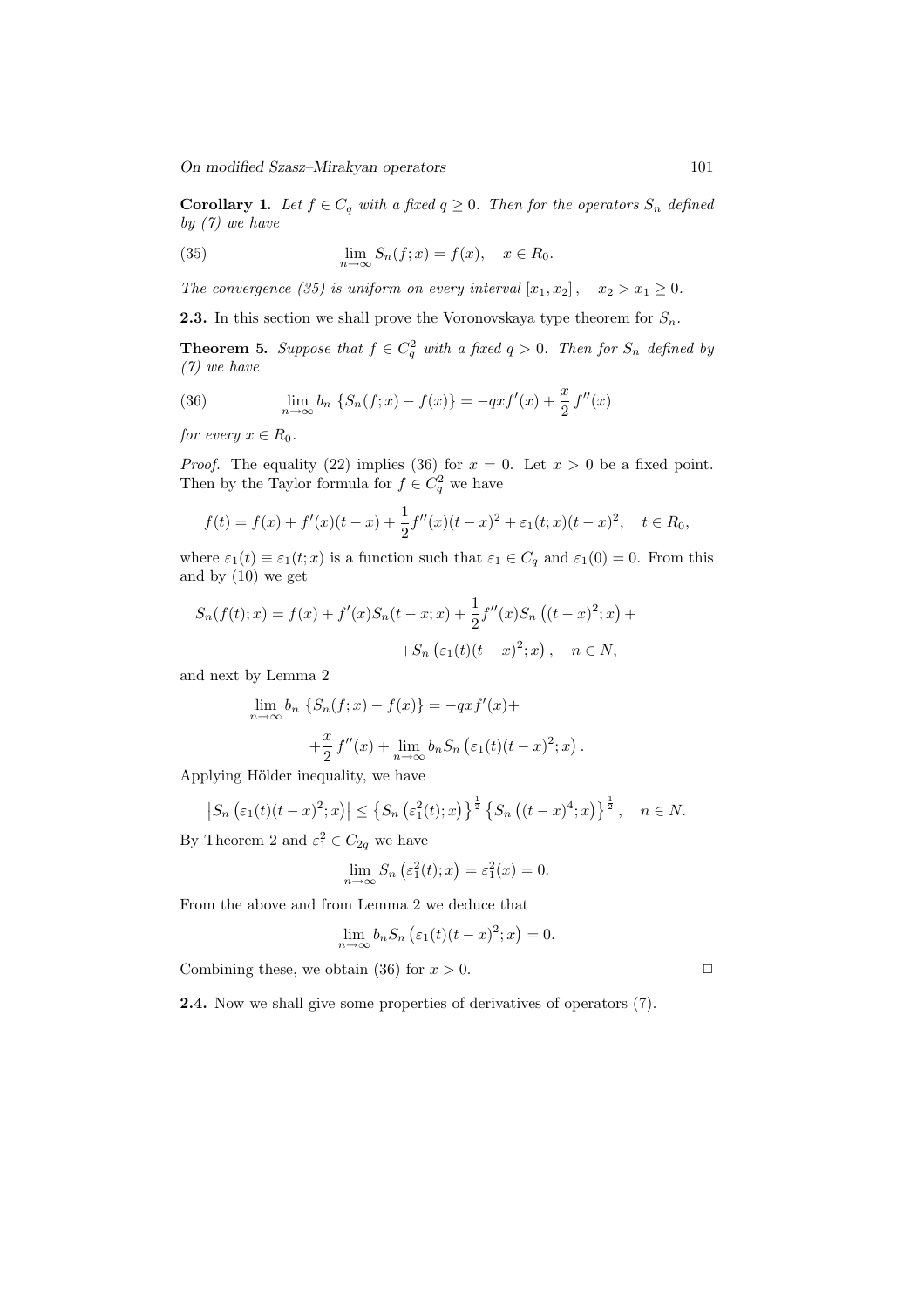**Theorem 6.** Suppose that  $f \in C_q$  with a fixed  $q \geq 0$ . Then for every  $r \in N$ *and* n ∈ N *we have*

(37) 
$$
\left\| \left( S_n[f] \right)^{(r)} \right\|_q \leq a_n^r \left\| \Delta_{1/(b_n+q)}^r f(\cdot) \right\|_q,
$$

*where*

(38) 
$$
\Delta_h^r f(x) := \sum_{k=0}^r {r \choose k} (-1)^{r-k} f(x + kh).
$$

*The formula (7) and the inequality (37) show that*  $S_n[f] \in C_q^{\infty}, n \in N$ , if  $f \in C_q$ .

*Proof.* From (7) we deduce that

$$
\frac{d}{dx}S_n(f(t);x) = -a_nS_n(f(t);x) ++a_nS_n(f(t+1/(b_n+q);x) = a_nS_n(\Delta_{1/(b_n+q)}f(t);x)
$$

and next for every  $r \in N$ 

(39) 
$$
\frac{d^r}{dx^r} = a_n^r S_n(\Delta_{1/(b_n+q)}^r f(t); x), \qquad x \in R_0, \quad n \in N,
$$

where  $\Delta_h^r f(\cdot)$  is defined by (38). Applying Lemma 3, we derive from (39)

$$
\left\| \left(S_n[f]\right)^{(r)} \right\|_q \le a_n^r \left\| \Delta_{1/(b_n+q)}^r f(\cdot) \right\|_q
$$

for all  $n \in N$  and  $r \in N$ .

**Corollary 2.** *If assumptions of Theorem 6 are satisfed, then*

$$
\left\| \left( S_n[f] \right)^{(r)} \right\|_q \le \left( 1 + e^{q/(b_n+q)} \right)^r a_n^r \left\| f(\cdot) \right\|_q
$$

*for every*  $n \in N$  *and*  $r \in N$ *.* 

From formulas (7) and (39) and by classical theorems of mathematical analysis we obtain

**Corollary 3.** *Let*  $f \in C_q$  *a with fixed*  $q \geq 0$ *. Then:* 

*(i)* if *f* is an increasing (decreasing) function on  $R_0$ , then  $S_n[f; a_n, b_n, q]$ ,  $n \in N$ , is also increasing (decreasing) function on  $R_0$ ;

*(ii) if f is a convex (concave) function on*  $R_0$ *, then*  $S_n[f; a_n, b_n, q]$ *,*  $n \in N$ *, is also a convex (concave) on* R0*.*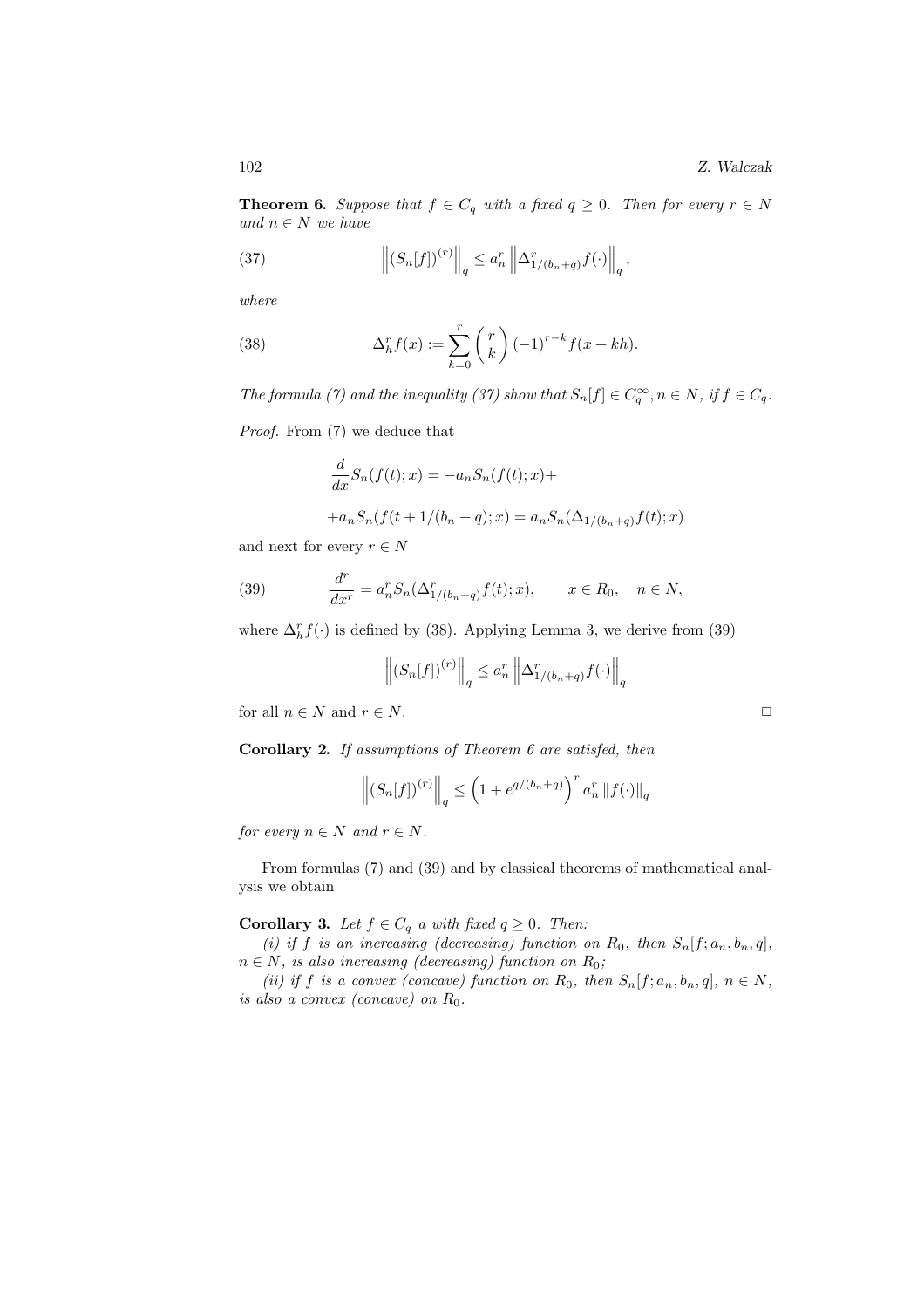**Theorem 7.** Suppose that  $f \in C_q$  with a fixed  $q \geq 0$  and  $x_0 > 0$  is a point where there exists  $f'(x_0)$ . Then

(40) 
$$
\lim_{n \to \infty} (S_n[f])'(x_0) = f'(x_0).
$$

*Proof.* By assumptions for f we can write

$$
f(t) = f(x_0) + f'(x_0)(t - x_0) + \varepsilon_2(t, x_0)(t - x_0) \quad \text{for} \quad t \in R_0,
$$

where  $\varepsilon_2$  is function continuous at  $x_0$  and  $\varepsilon_2 \in C_q$ . From (7) we get

$$
(S_n[f])'(x) = -a_n S_n(f(t);x) + \frac{b_n + q}{x} S_n(tf(t);x) =
$$
  
=  $(b_n - a_n + q) S_n(f(t);x) + \frac{b_n + q}{x} S_n((t - x)f(t);x)$ 

for  $x > 0$  and  $n \in N$ . Consequently, we obtain

(41) 
$$
(S_n[f(t)])'(x_0) = f(x_0) \left\{ b_n - a_n + q + \frac{b_n + q}{x_0} S_n(t - x_0; x_0) \right\} +
$$

$$
+ f'(x_0) \left\{ (b_n - a_n + q) S_n(t - x_0; x_0) + \frac{b_n + q}{x_0} S_n \left( (t - x_0)^2; x_0 \right) \right\} +
$$

$$
+ (b_n - a_n + q) S_n \left( \varepsilon_2(t) (t - x_0; x_0) + \frac{b_n + q}{x_0} S_n \left( \varepsilon_2(t) (t - x_0)^2; x_0 \right) \right).
$$

Properties of  $\varepsilon_2$  and Corollary 1 imply

(42) 
$$
\lim_{n \to \infty} S_n \left( \varepsilon_2(t)(t - x_0); x_0 \right) = 0.
$$

Analogously as in the proof of Theorem 5 we obtain

(43) 
$$
\lim_{n \to \infty} b_n S_n \left( \varepsilon_2(t) (t - x_0)^2; x_0 \right) = 0.
$$

Applying  $(8)$ , $(11)$ ,  $(12)$ ,  $(42)$  and  $(43)$  we immediately obtain  $(40)$  from  $(41)$ .  $\Box$ 

# **3. Operators**  $T_n[f; a_n, b_n]$

We shall assume that the sequences  $(a_n)_1^{\infty}$  and  $(b_n)_1^{\infty}$  given in formula (9) for  $T_n[f; a_n, b_n]$  are fixed. For these operators we shall give analogies of some results proved in [3].

**3.1.** First we shall give some elementary properties of  $T_n$ . From (9) we get

$$
T_n(1; a_n, b_n; x) = 1 \quad \text{for} \quad x \in R_0, \ n \in N.
$$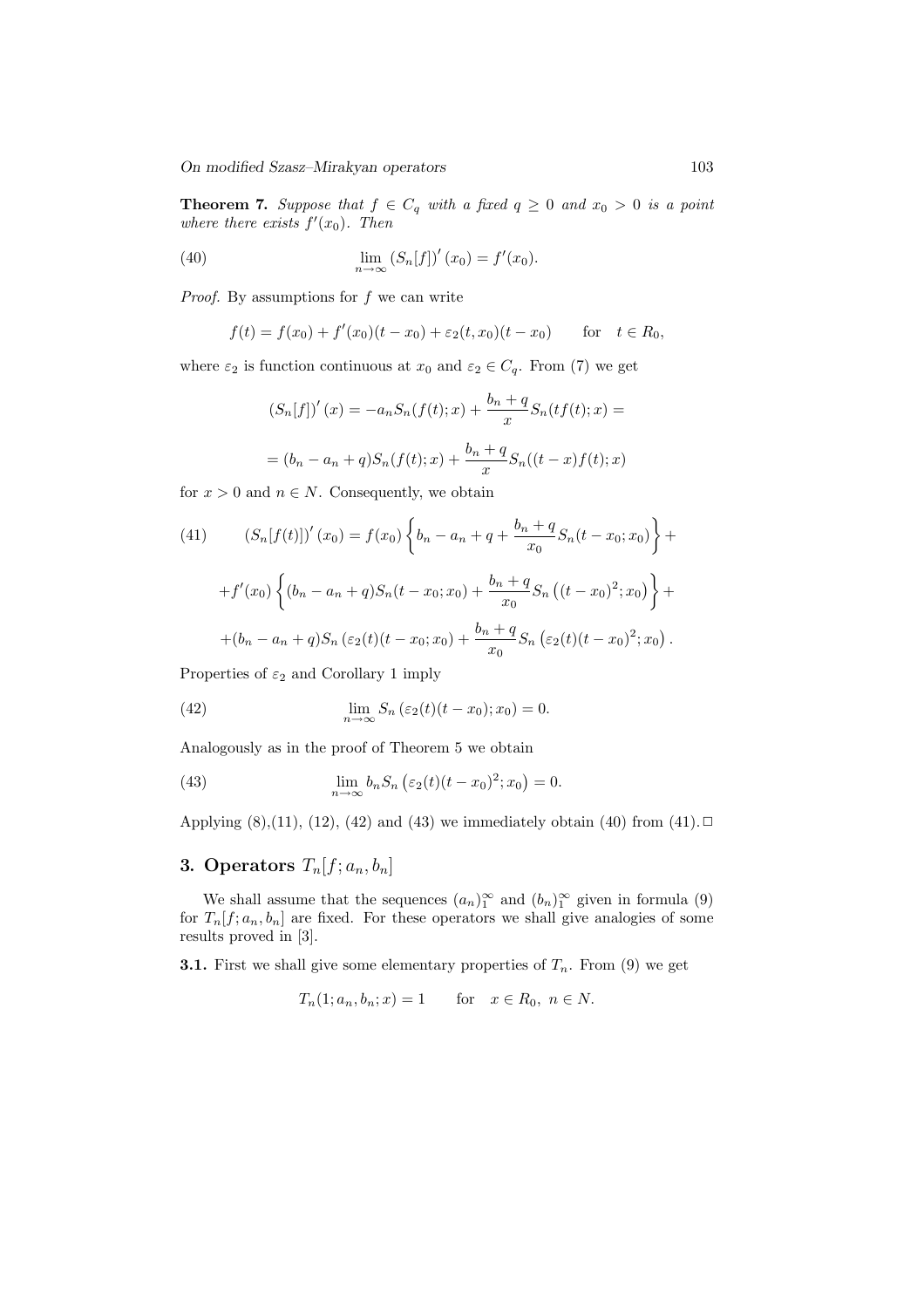**Lemma 5.** *Let*  $p \geq 1$  *be a fixed number.*  $T_n[f; a_n, b_n], n \in N$ *, is a positive linear operator from the space*  $L^p(R_0)$  *into*  $C_0$ *, i.e.*  $C_q$  *with*  $q = 0$ *. Moreover* 

(44) 
$$
||T_n[f;a_n,b_n]||_0 \leq b_n^{1/p} ||f||_{L^p} \qquad n \in N.
$$

*Proof.* We shall prove only (44). From (9) it follows that

$$
|T_n(f;a_n,b_n;x)| \le b_n^{1/p} \sum_{k=0}^{\infty} \varphi_k(a_n x) \left\{ \int_{k/b_n}^{(k+1)/b_n} |f(t)|^p dt \right\}^{1/p} \le
$$
  

$$
\le ||f||_{L^p} b_n^{1/p} \sum_{k=0}^{\infty} \varphi_k(a_n x) = \le ||f||_{L^p} b_n^{1/p},
$$

for every  $f \in L^p(R_0)$ ,  $p \ge 1$ ,  $x \in R_0$  and  $n \in N$ , which implies (44).

**Lemma 6.** *Let*  $p \ge 1$  *be a fixed number.*  $T_n[f; a_n, b_n], n \in N$ *, is a positive linear operator from the space*  $L^p(R_0)$  *into*  $L^p(R_0)$  *. Moreover* 

(45) 
$$
||T_n[f;a_n,b_n]||_{L^p} \leq \frac{b_n}{a_n} ||f||_{L^p} \leq \frac{b_1}{a_1} ||f||_{L^p}
$$

*for every*  $f \in L^p(R_0)$  *and*  $n \in N$ 

*Proof.* Let  $p = 1$ . Then, applying the equality

(46) 
$$
\int_0^{+\infty} \varphi_k(a_n x) = \frac{1}{a_n}, \qquad k \in N_0, \quad n \in N,
$$

we get

$$
||T_n[f;a_n,b_n]||_{L^1} = \int_0^{+\infty} \left| b_n \sum_{k=0}^{\infty} \varphi_k(a_n x) \int_{k/b_n}^{(k+1)/b_n} f(t) dt \right| dx \le
$$
  

$$
\leq b_n \sum_{k=0}^{\infty} \left( \int_{k/b_n}^{(k+1)/b_n} |f(t)| dt \right) \int_0^{+\infty} \varphi_k(a_n x) dx = \frac{b_n}{a_n} ||f||_{L^1}, \qquad n \in N.
$$

If  $p > 1$ , then by (3), (10) and (46) and by Jensen inequalities we get

$$
||T_{n}[f;a_{n},b_{n}]\|_{L^{p}}^{p} = \int_{0}^{+\infty} \left| \sum_{k=0}^{\infty} \varphi_{k}(a_{n}x)b_{n} \int_{k/b_{n}}^{(k+1)/b_{n}} f(t)dt \right|^{p} dx \le
$$
  

$$
\int_{0}^{+\infty} \sum_{k=0}^{\infty} \left( \varphi_{k}(a_{n}x) \left| b_{n} \int_{k/b_{n}}^{(k+1)/b_{n}} f(t)dt \right|^{p} \right) dx \le
$$
  

$$
\leq b_{n} \sum_{k=0}^{\infty} \int_{k/b_{n}}^{(k+1)/b_{n}} |f(t)|^{p} dt \left( \int_{0}^{+\infty} \varphi_{k}(a_{n}x)dx \right) \leq \frac{b_{n}}{a_{n}} ||f||_{L^{p}}^{p}, \qquad n \in N.
$$

By properties of  $(b_n/a_n)_1^{\infty}$  the proof of (45) is completed.  $\square$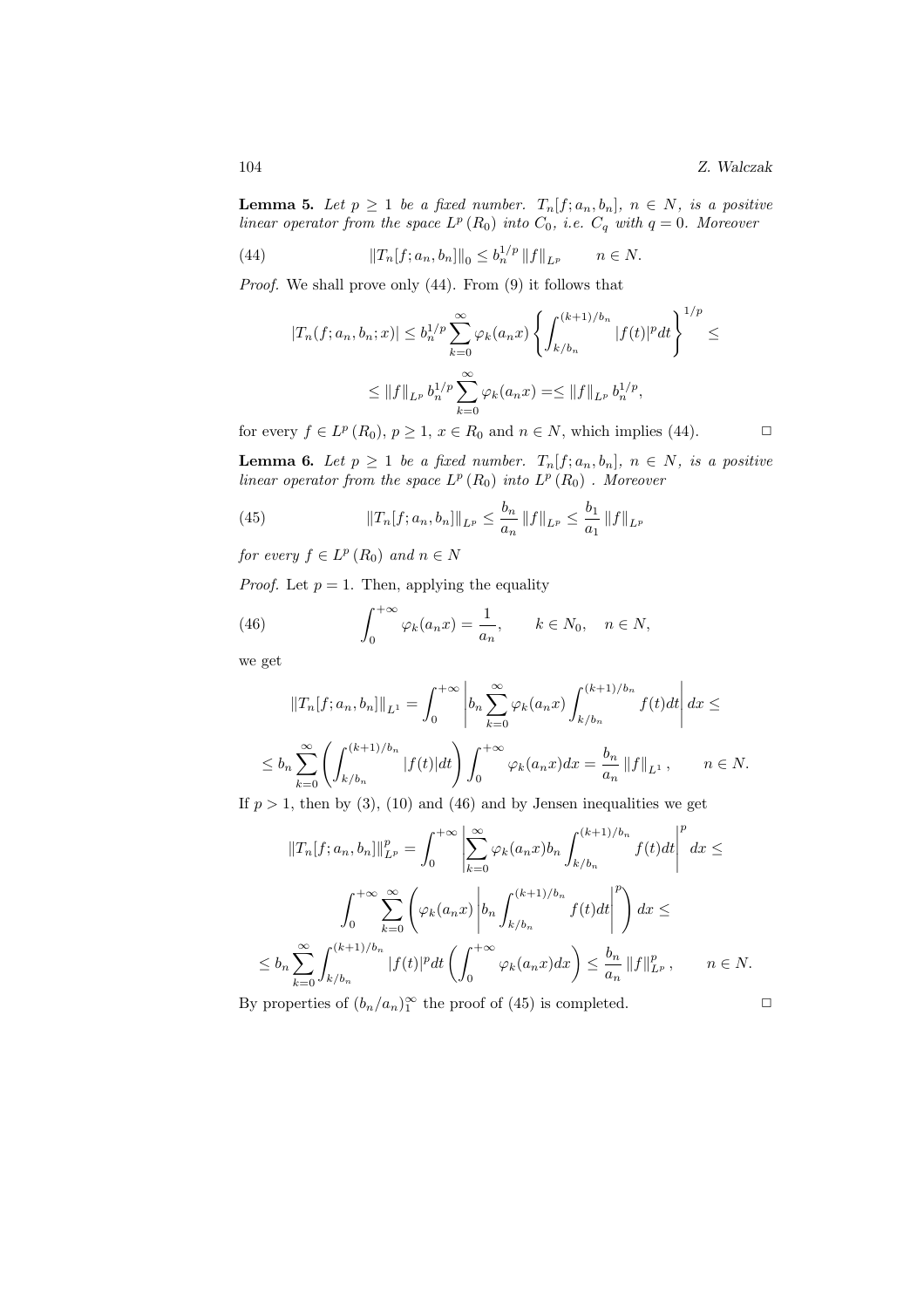**Lemma 7.** *Let*  $f \in L^1(R_0)$  *and let* 

(47) 
$$
F(x) := \int_0^x f(t)dt, \qquad x \in R_0.
$$

*Then*  $F \in C_0$ , *i.e.*  $F \in C_q$  *with*  $q = 0$ , *and there exist operators*  $S_n[F; a_n, b_n; 0], n \in N$ , defined by (7). Moreover

(48) 
$$
(S_n[F; a_n, b_n, 0])'(x) = \frac{a_n}{b_n} T_n(f; a_n, b_n; x)
$$

*for every*  $x \in R_0$  *and*  $n \in N$ *.* 

*Proof.* It is well know that  $F$  defined by  $(47)$  is continuous and bounded function on  $R_0$  if  $f \in L^1(R_0)$ , i.e.  $F \in C_0$  if  $f \in L^1(R_0)$ . From this and by Lemma 3 and Theorem 6 we deduce that there exists  $S_n[F; a_n, b_n; 0], n \in N$ , defined by (7) and

$$
\frac{d}{dx}S_n(F(t); a_n, b_n, 0; x) = a_n S_n \left( \Delta_{1/b_n} F(t); a_n, b_n, 0; x \right) =
$$
\n
$$
= \frac{a_n}{b_n} T_n(f(t); a_n, b_n; x), \qquad x \in R_0, \ n \in N.
$$

**3.2.** In [3] the operator  $T_n[f]$  defined by (6) for  $f \in L^1(R_0)$  was written by the formula

(49) 
$$
T_n(f; x) = \int_0^{+\infty} K_n(x; s) f(s) ds, \qquad x \in R_0, \ n \in N,
$$

where

$$
K_n(x; s) = n e^{-nx} \frac{(nx)^k}{k!}
$$

for  $k/n < s \le (k+1)/n$ ,  $k \in N_0$ ;  $K_n(x, 0) = 0$ ,  $x \ge 0$ . For the operators (49) it was proved in the following [3]:

**Lemma 8.** *If*  $f \in L^1(R_0)$ *, then* 

$$
\sup_{n \in N} |T_n(f; x)| \le 3\Theta(f; x), \qquad x \in R_0,
$$

*where*

(50) 
$$
\Theta(f; x) := \sup_{0 < s < \infty, s \neq x} \frac{1}{s - x} \int_x^s |f(y)| dy.
$$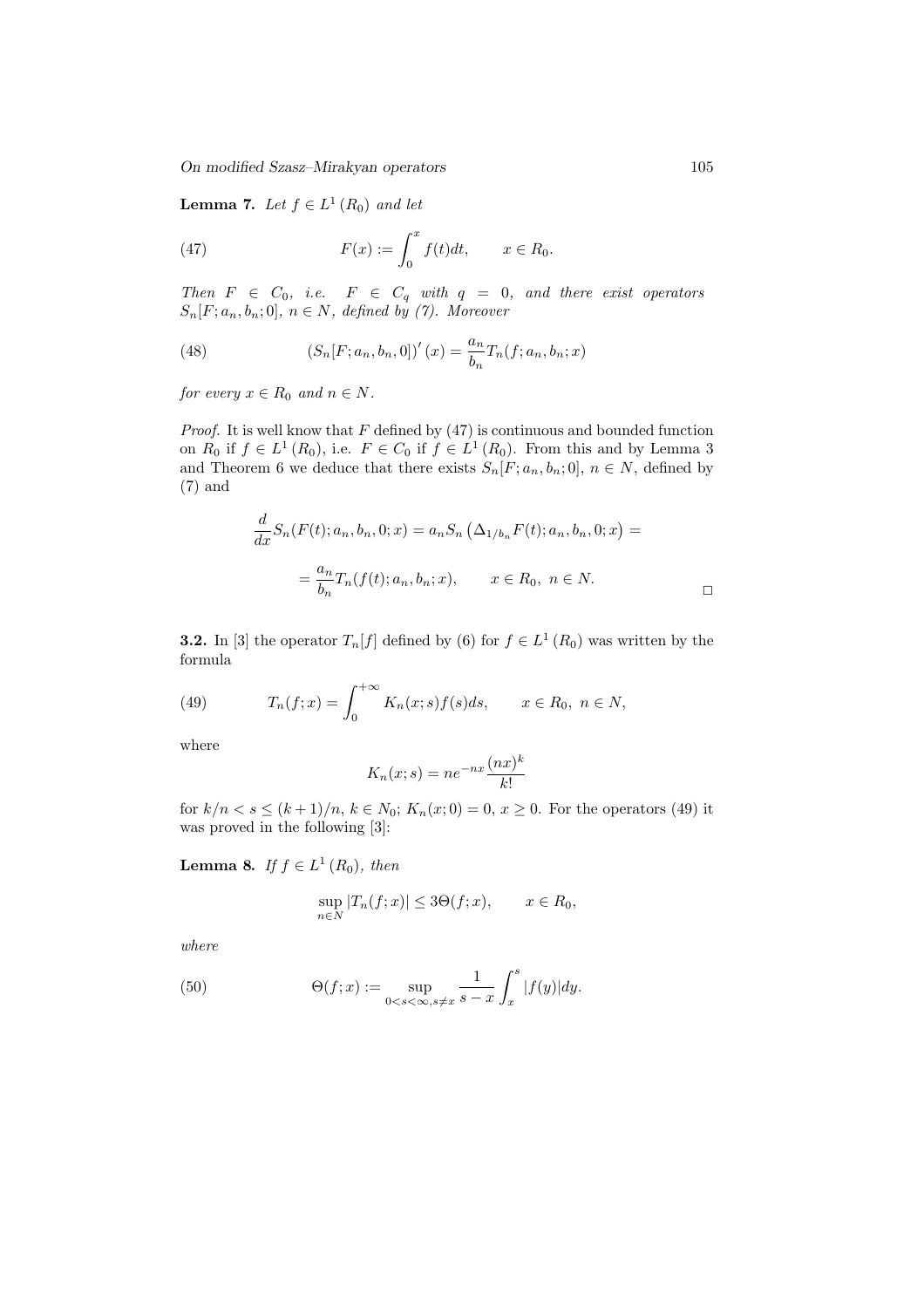**3.3.** It is obvious that the operator  $T_n[f; a_n, b_n]$  defined by (9) can be written as:

(51) 
$$
T_n(f; a_n, b_n; x) = \int_0^{+\infty} W_n(x; s; a_n, b_n) f(s) ds
$$

for  $f \in L^1(R_0)$ ,  $x \in R_0$ ,  $n \in N$ , where

$$
W_n(x; s; a_n, b_n) := b_n e^{-a_n x} \frac{(a_n x)^k}{k!}
$$

for  $k/b_n < s \le (k+1)/b_n$ ,  $k \in N_0$ ;  $W_n(x; 0; a_n, b_n) = 0$  for  $x \in R_0$ .

Applying (51) and arguing similarly as in the proof of Lemma 8 (see [3], p.p. 550, 551 - Lemma 4 and Lemma 5) we can prove

**Lemma 9.** *Let*  $f \in L^1(R_0)$ *. Then there exists a positive constant*  $M_8(a_1, b_1)$ *such that*

$$
\sup_{n \in N} |T_n(f; a_n, b_n; x)| \le M_8(a_1, b_1) \Theta(f; x), \qquad x \in R_0,
$$

*where*  $\Theta(f; \cdot)$  *is defined by (50).* 

**3.4.** Now we shall prove the main theorems for  $T_n[f; a_n, b_n]$ , which are analogies of the Butzer theorems given in [3].

**Theorem 8.** *Suppose that*  $f \in L^1(R_0)$ *. Then* 

(52) 
$$
\lim_{n \to \infty} T_n(f; a_n, b_n; x) = f(x)
$$

*at every point*  $x \in R_0$  *where* 

(53) 
$$
F'(x) = f(x).
$$

*Hence* (52) follows almost everywhere on  $R_0$ .

*Proof.* The properties of F given in Lemma 7 and by Theorem 7 imply that

$$
\lim_{n \to \infty} \left( S_n(F; a_n, b_n, 0) \right)'(x) = F'(x)
$$

at every  $x \in R_0$ , where  $F'(x)$  there exists. From this and by (48) and (8) we obtain

$$
\lim_{n \to \infty} T_n(f; a_n, b_n; x) = F'(x) = f(x)
$$

at every  $x \in R_0$  where (53) follows. Since (53) follows almost everywhere on  $R_0$ for  $f \in L^1(R_0)$ , we have (52) almost everywhere on  $R_0$ .